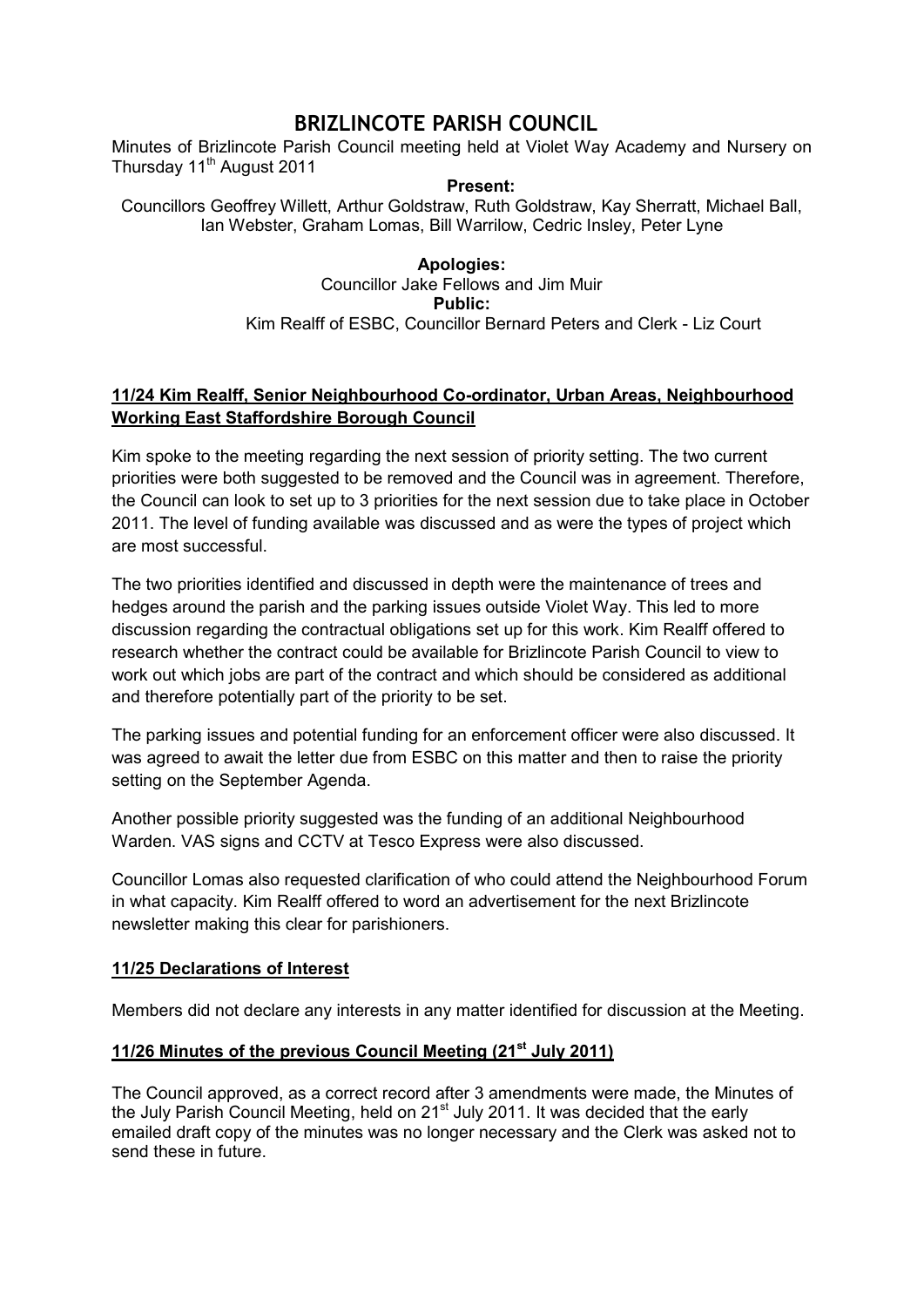Matters arising:

**11/04** - Councillor Arthur Goldstraw requested clarification on this matter which was given by Councillor Insley

**11/08** – Councillor Willett reported that he had sent the dead whip to Richard Rayson and was awaiting his response.

# **11/27 Grit Bins**

Councillor Webster issued a report on the correspondence that he has received from Parishioners. 44 residents had contacted him raising 22 areas of concern. He asked for volunteers to assist him in assessing requests. Both Councillors Warrilow and Willett offered to help with this. It was agreed that Councillor Webster would issue an updated resport to the Clerk which would be sent in turn to Mike Maryon, Richard Rayson and Kathy Lamb at SCC for their consideration with a request for a quotation for the bins, fitting and stocking so that this matter could be looked at in more depth at the September meeting. Once the costs are known, then it was agreed that the design of the decal competition could be looked into as proposed on the report. It was agreed that a budget could be set for this project at the September meeting once the costs are received from SCC.

#### **11/28 Update on Brizlincote in Bloom Competition**

The Chair thanked Councillors Lomas and Warrilow for their work on this event. Councillor Lomas reported on the judging process and the winners. It was suggested that different categories may be introduced next year possibly including community focused categories such as best road. A letter from the RHS was passed to Councillor Lomas regarding the 'In Bloom' competitions.

The presentations to the winners will take place on  $8<sup>th</sup>$  September. The Clerk was asked to print the Certificates and send these to Councillor Lomas for the event.

# **11/29 County and Borough Councillors' reports**

Councillor Peters reported on the parking campaign regarding Violet Way Academy. Councillor Willett will contact Stapenhill Parish Council once the letter from Mr Hovers of ESBC is received detailing costs and see if there is the potential for joint funding. The Clerk was asked to write to Mr Hovers to ask for his assurance that enforcement officers would be available at the start of the next term for the peak issue times.

Councillor Peters also mentioned that Corinne O Hare was in the process of looking at the work to be done at Tower Woods and may well wish to be invited to the next Parish Council meeting on 15<sup>th</sup> September. The Clerk will contact her to invite her to this meeting.

| Date            | From        | Regarding         | Action                                          |
|-----------------|-------------|-------------------|-------------------------------------------------|
| 2 <sub>ld</sub> | <b>ESBC</b> | Review of         | Consultation requested and to be completed      |
| August          |             | Polling           | by Clerk with particular reference to The Croft |
| 2011            |             | Districts and     | problem as identified by residents.             |
|                 |             | <b>Places</b>     |                                                 |
| July            | Harveygirls | <b>Newsletter</b> | noted                                           |

# **11/30 Correspondence**